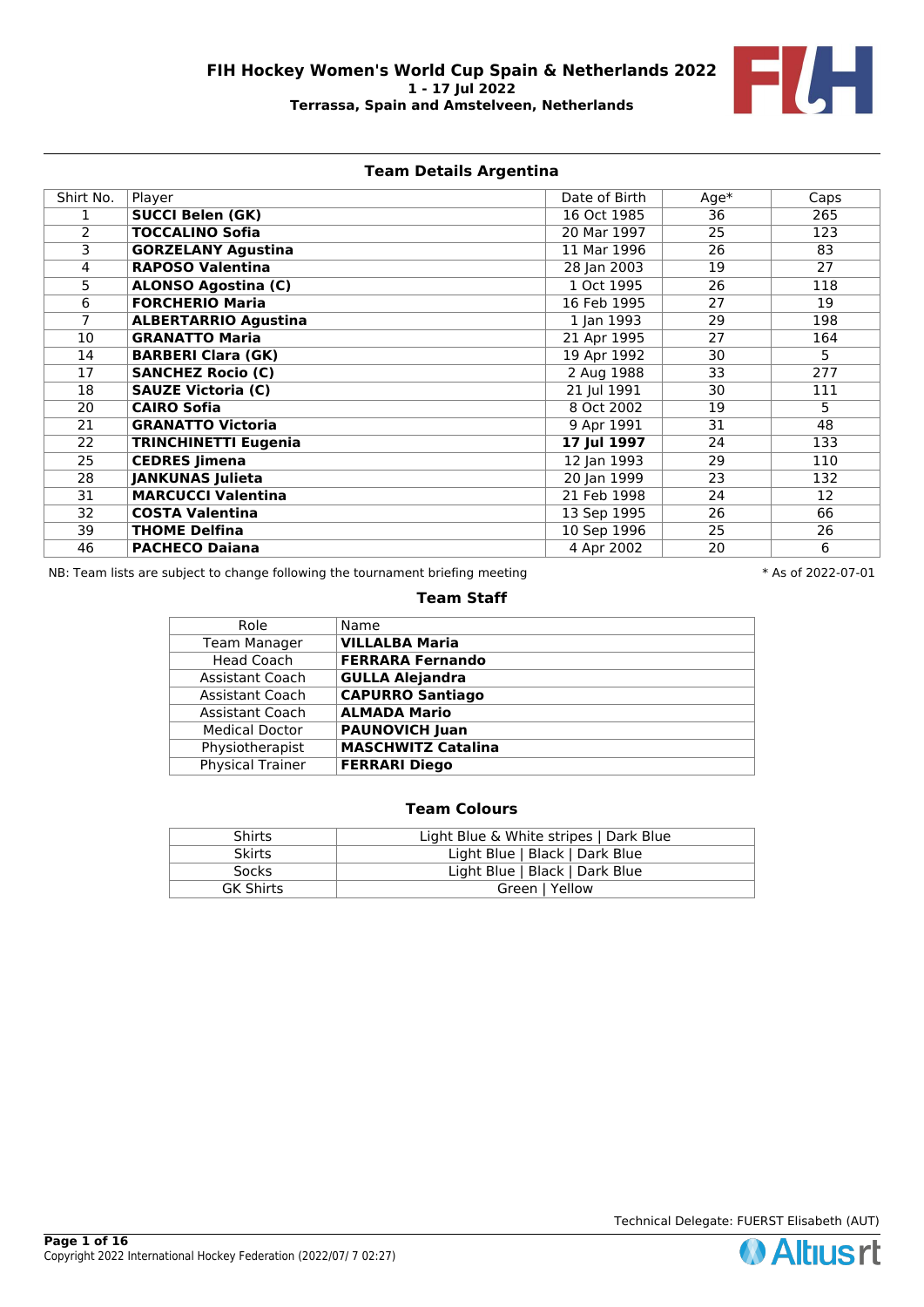

## **Team Details Australia**

| Shirt No.      | Player                       | Date of Birth | $Age*$ | Caps           |
|----------------|------------------------------|---------------|--------|----------------|
|                | <b>COLWILL Claire</b>        | 3 Sep 2003    | 18     |                |
| $\overline{2}$ | <b>MALONE Ambrosia</b>       | 8 Jan 1998    | 24     | 67             |
| 4              | <b>LAWTON Amy</b>            | 19 Jan 2002   | 20     | 29             |
| 6              | <b>SQUIBB Penny</b>          | 9 Feb 1993    | 29     | 19             |
| 7              | <b>POWER Aleisha (GK)</b>    | 1 Jan 1997    | 25     | 9              |
| 8              | <b>WILSON Georgia</b>        | 20 May 1996   | 26     | 48             |
| 9              | <b>TONKIN Shanea</b>         | 28 Apr 1997   | 25     | 4              |
| 10             | <b>FITZPATRICK Maddy</b>     | 14 Dec 1996   | 25     | 93             |
| 12             | <b>HAYES Greta</b>           | 17 Oct 1996   | 25     | 23             |
| 13             | <b>SHAND Harriet</b>         | 11 Jan 2000   | 22     | 6              |
| 14             | <b>KERSHAW Stephanie</b>     | 19 Apr 1995   | 27     | 80             |
| 15             | <b>NOBBS Kaitlin (C)</b>     | 24 Sep 1997   | 24     | 95             |
| 18             | <b>CLAXTON Jane (C)</b>      | 26 Oct 1992   | 29     | 199            |
| 19             | <b>BARTRAM Jocelyn (GK)</b>  | 4 May 1993    | 29     | 61             |
| 20             | <b>SOMERVILLE Karri</b>      | 7 Apr 1999    | 23     | 20             |
| 21             | <b>TAYLOR Renee</b>          | 28 Sep 1996   | 25     | 96             |
| 24             | <b>WILLIAMS Mariah</b>       | 31 May 1995   | 27     | 100            |
| 28             | <b>CULLUM-SANDERS Hannah</b> | 30 Jul 2003   | 18     | $\overline{7}$ |
| 29             | <b>GREINER Rebecca</b>       | 13 Jun 1999   | 23     | 24             |
| 30             | <b>STEWART Grace (C)</b>     | 28 Apr 1997   | 25     | 94             |

NB: Team lists are subject to change following the tournament briefing meeting  $* A s$  of 2022-07-01

### **Team Staff**

| Role                    | Name                   |
|-------------------------|------------------------|
| <b>Team Manager</b>     | <b>GREY Melissa</b>    |
| Stand-In Manager        | <b>STANIFORTH Dave</b> |
| <b>Head Coach</b>       | <b>POWELL Katrina</b>  |
| Assistant Coach         | <b>PURVIS Hugh</b>     |
| Assistant Coach         | <b>DAVY Jeremy</b>     |
| <b>Medical Doctor</b>   | <b>CLAYDON Gary</b>    |
| Physiotherapist         | <b>PERREY Chris</b>    |
| <b>Physical Trainer</b> | <b>MORRIS Nicolai</b>  |
|                         |                        |

# **Team Colours**

| <b>Shirts</b>    | Gold   Ochre        |
|------------------|---------------------|
| <b>Skirts</b>    | Green   Black       |
| Socks            | Gold   Black        |
| <b>GK Shirts</b> | Light Blue   Purple |

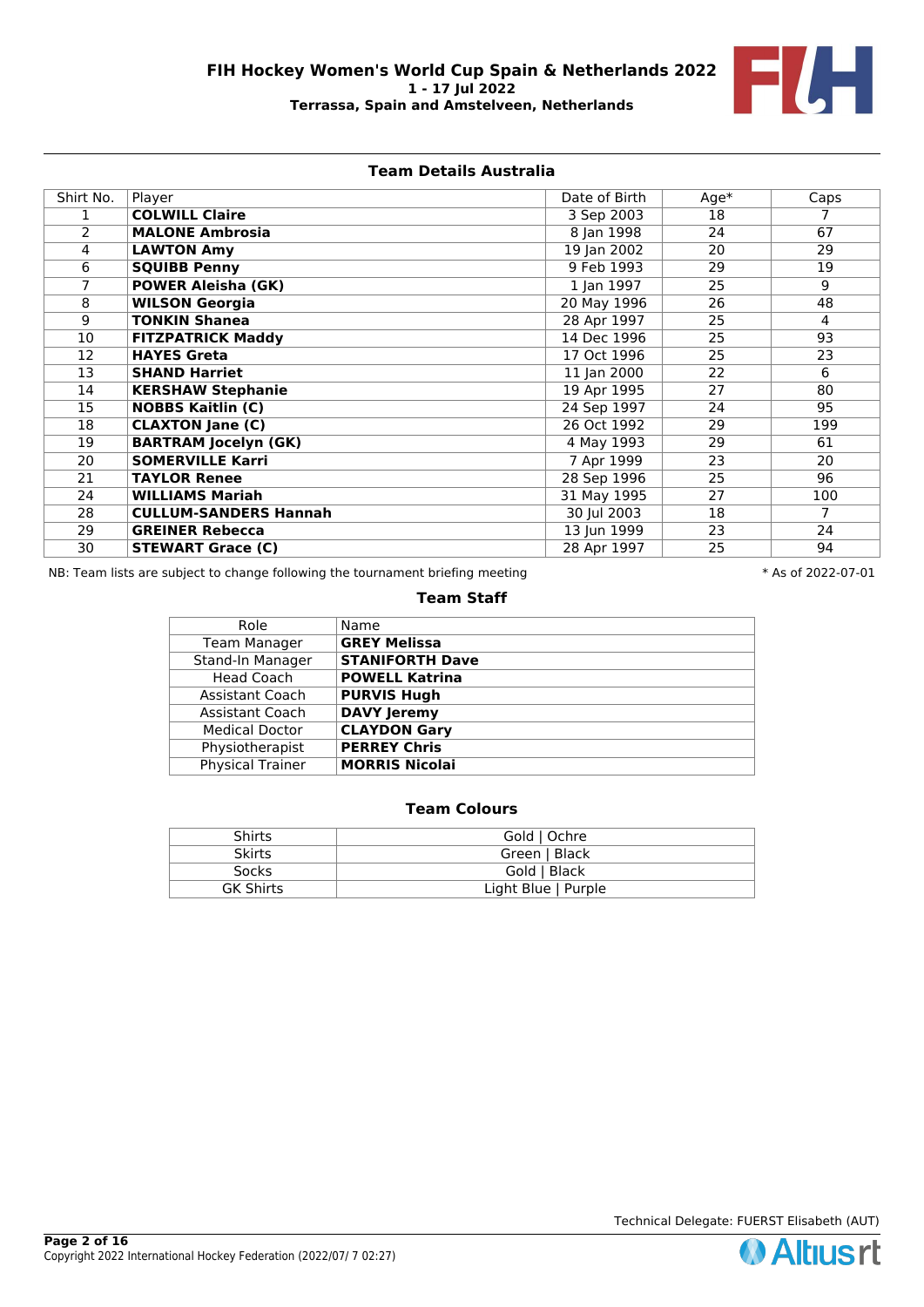

# **Team Details Belgium**

| Shirt No.       | Player                        | Date of Birth | $Age*$ | Caps                  |
|-----------------|-------------------------------|---------------|--------|-----------------------|
| 3.              | <b>RASIR Justine</b>          | 4 Dec 2001    | 20     | 32                    |
| 5               | <b>RAYE Abi</b>               | 17 May 1991   | 31     | 197 (BEL 42, CAN 155) |
| 6               | <b>ENGLEBERT Charlotte</b>    | 20 May 2001   | 21     | 35                    |
|                 | <b>VANDERMEIREN Judith</b>    | 10 Aug 1994   | 27     | 198                   |
| 8               | <b>PUVREZ Emma</b>            | 25 Jul 1997   | 24     | 163                   |
| 10              | <b>VERSAVEL Louise</b>        | 29 Apr 1995   | 27     | 216                   |
| 13              | <b>GERNIERS Alix (C)</b>      | 29 Jun 1993   | 29     | 234                   |
| 16              | <b>DUQUESNE Tiphaine</b>      | 22 Aug 1996   | 25     | 62                    |
| 17              | <b>STRUIJK Michelle (C)</b>   | 24 Jun 1998   | 24     | 90                    |
| 19              | <b>NELEN Barbara (C)</b>      | 20 Aug 1991   | 30     | 287                   |
| 21              | <b>D'HOOGHE Aisling (GK)</b>  | 25 Aug 1994   | 27     | 210                   |
| 22              | <b>VANDEN BORRE Stephanie</b> | 14 Sep 1997   | 24     | 153                   |
| $\overline{23}$ | <b>SOTGIU Elena (GK)</b>      | 18 Jul 1995   | 26     | 66                    |
| 25              | <b>LECLEF Pauline</b>         | 31 May 1995   | 27     | 117                   |
| 26              | <b>HILLEWAERT Lien</b>        | 27 Nov 1997   | 24     | 107                   |
| 30              | <b>BALLENGHIEN Ambre</b>      | 13 Dec 2000   | 21     | 60                    |
| 31              | <b>BREYNE Lucie</b>           | 5 Oct 2000    | 21     | 29                    |
| 33              | 'T SERSTEVENS Alexia          | 9 Nov 1999    | 22     | 35                    |
| 36              | <b>BRASSEUR Hélène</b>        | 4 Jan 2002    | 20     | 27                    |
| 37              | <b>DE MOT France</b>          | 30 Jan 2002   | 20     | 21                    |

NB: Team lists are subject to change following the tournament briefing meeting  $* A s$  of 2022-07-01

### **Team Staff**

| Role                    | Name                   |
|-------------------------|------------------------|
| <b>Team Manager</b>     | <b>PECHE Muriel</b>    |
| Stand-In Manager        | <b>AGACHE Hannes</b>   |
| <b>Head Coach</b>       | <b>EHREN Raoul</b>     |
| <b>Assistant Coach</b>  | <b>WHITE Tim</b>       |
| <b>Medical Doctor</b>   | van OOSTVELDT Katja    |
| Physiotherapist         | <b>SMIDT Valentine</b> |
| Physiotherapist         | <b>STEURS Lien</b>     |
| <b>Physical Trainer</b> | <b>FAVEYTS Glenn</b>   |
|                         |                        |

# **Team Colours**

| Shirts           | White   Red    |
|------------------|----------------|
| <b>Skirts</b>    | White   Red    |
| Socks            | White   Red    |
| <b>GK Shirts</b> | Black   Yellow |

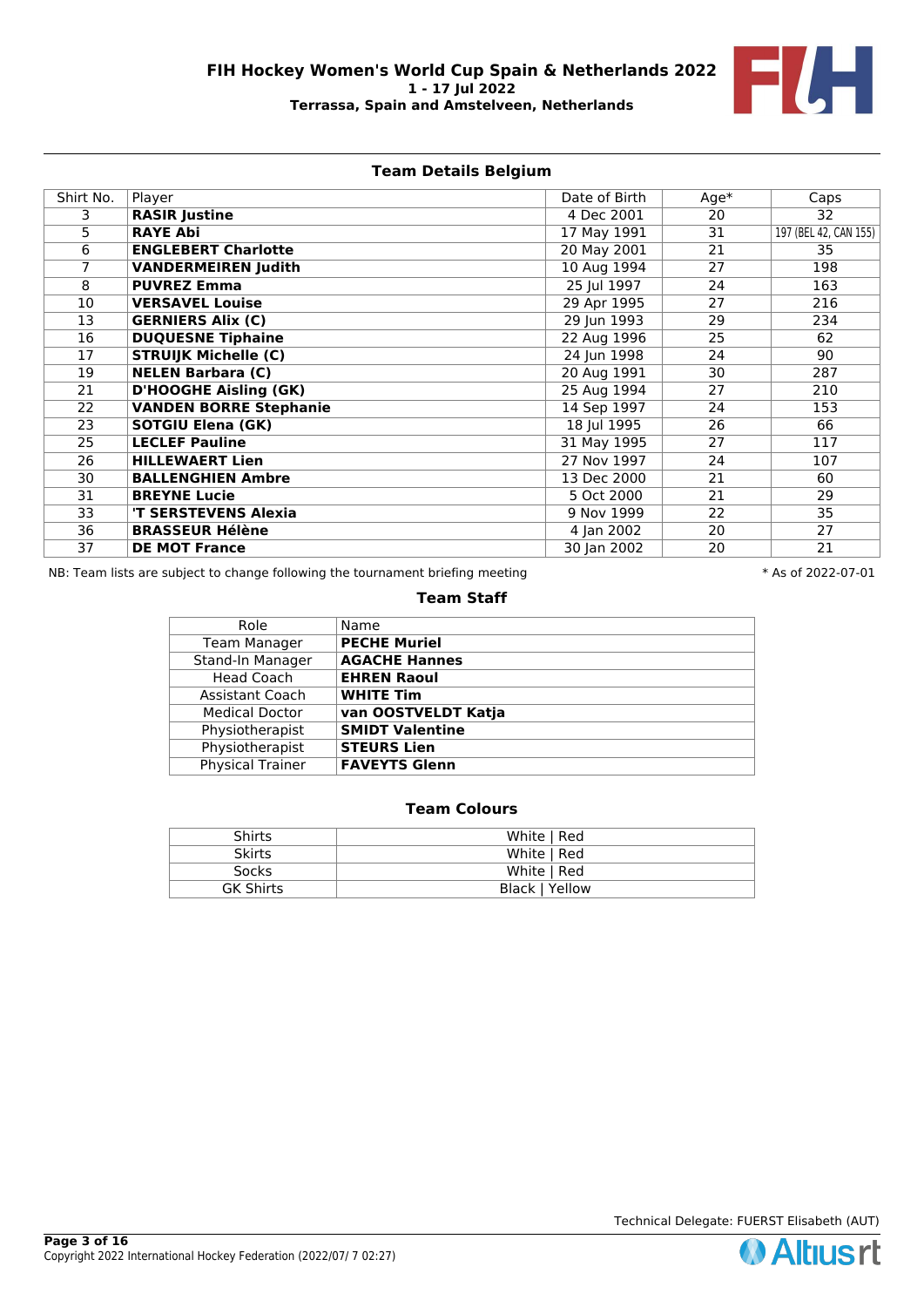

## **Team Details Canada**

| Shirt No. | Player                        | Date of Birth | $Age*$          | Caps |
|-----------|-------------------------------|---------------|-----------------|------|
| 3.        | <b>RAE Thora</b>              | 15 Oct 1999   | $\overline{22}$ | 18   |
| 5         | <b>LEE Alison</b>             | 24 Dec 1994   | 27              | 65   |
| 6         | <b>FAICZAK Jordyn</b>         | 2 Apr 1999    | 23              | 31   |
| 7         | <b>MOLLENHAUER Anna</b>       | 18 Sep 1999   | 22              | 29   |
| 9         | <b>THOMPSON Madison</b>       | 11 Aug 1994   | 27              | 10   |
| 10        | <b>LEAHY Kathleen</b>         | 29 Oct 1993   | 28              | 73   |
| 12        | <b>GOODMAN Sara</b>           | 22 Oct 1999   | 22              | 21   |
| 13        | <b>HAUGHN Hannah</b>          | 4 Sep 1994    | 27              | 193  |
| 14        | <b>JOHANSEN Karli</b>         | 26 Mar 1992   | 30              | 154  |
| 15        | <b>DELMOTTE Grace</b>         | 26 Jul 2002   | 19              | 2    |
| 16        | <b>SOURISSEAU Natalie (C)</b> | 5 Dec 1992    | 29              | 159  |
| 17        | <b>McMANUS Sara</b>           | 14 Aug 1993   | 28              | 197  |
| 18        | de ARMOND Alexis              | 4 Apr 1997    | 25              | 31   |
| 19        | <b>SAWERS Audrey</b>          | 22 Nov 1999   | 22              | 10   |
| 21        | <b>WOODCROFT Amanda</b>       | 9 Oct 1993    | 28              | 135  |
| 22        | <b>SECCO Madeline</b>         | 15 Mar 1994   | 28              | 149  |
| 23        | <b>STAIRS Brienne</b>         | 22 Dec 1989   | 32              | 183  |
| 25        | <b>JOHNSTON Shanlee</b>       | 5 Feb 1990    | 32              | 135  |
| 31        | <b>HARRIS Rowan (GK)</b>      | 11 Aug 1996   | 25              | 51   |
| 34        | <b>LAPLANTE Marcia (GK)</b>   | 30 Aug 1997   | 24              | 3    |

NB: Team lists are subject to change following the tournament briefing meeting  $* A s$  of 2022-07-01

### **Team Staff**

| Role                | Name                   |
|---------------------|------------------------|
| <b>Team Manager</b> | <b>VANRY Kelly</b>     |
| Stand-In Manager    | <b>BRAY Emma</b>       |
| <b>Head Coach</b>   | <b>SHORT Robert</b>    |
| Assistant Coach     | <b>GARCIA Agustina</b> |
| Assistant Coach     | <b>KAVANAGH Fergus</b> |
| Physiotherapist     | <b>MARSH William</b>   |
| Physiotherapist     | <b>RIZZARDO Diane</b>  |

# **Team Colours**

| <b>Shirts</b>    | White   Black |
|------------------|---------------|
| <b>Skirts</b>    | Red   Black   |
| Socks            | Red   Black   |
| <b>GK Shirts</b> | Red   Black   |

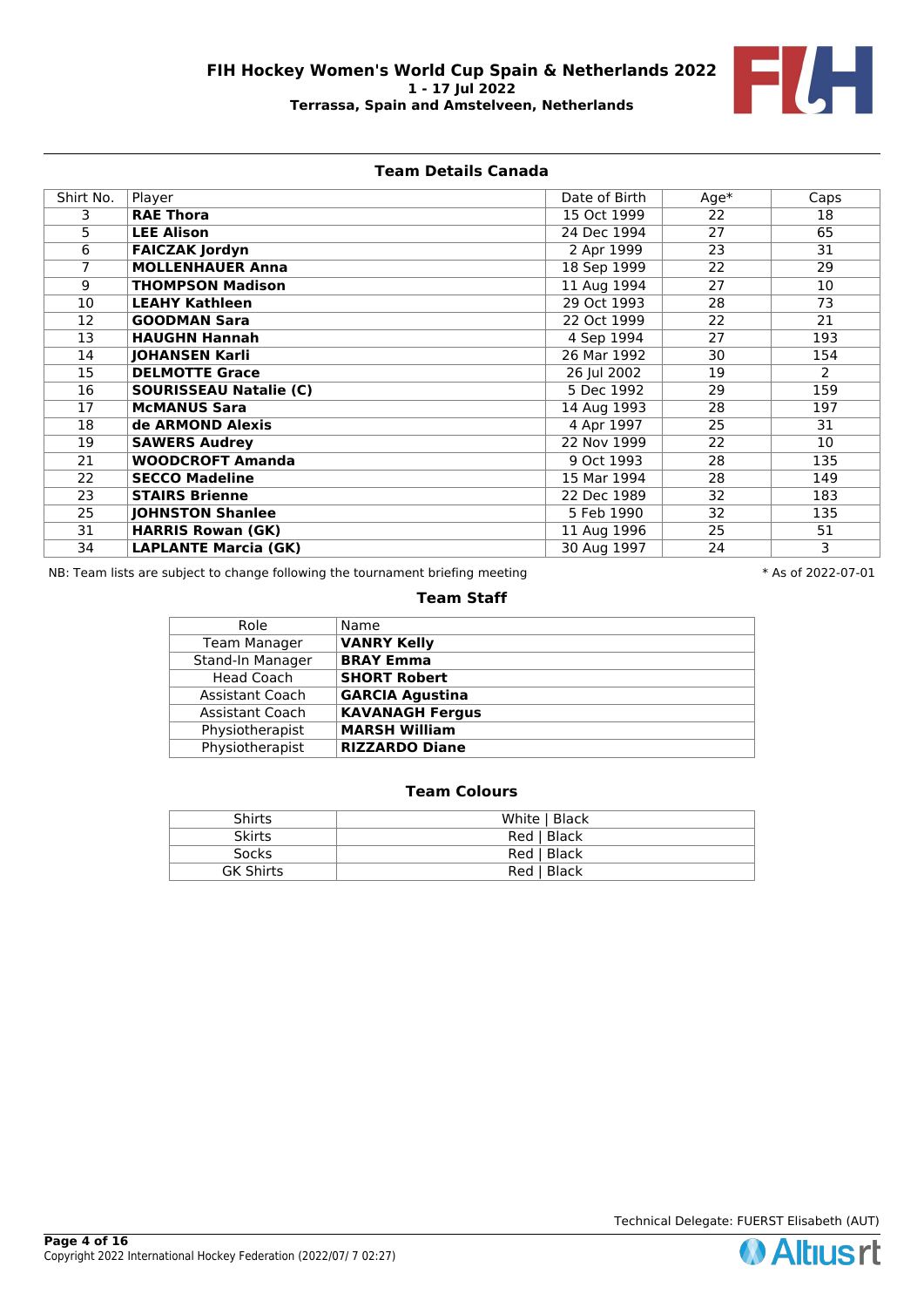

# **Team Details Chile**

| Shirt No. | Player                         | Date of Birth | $Age*$ | Caps |
|-----------|--------------------------------|---------------|--------|------|
|           | <b>SCHULER Claudia (GK)</b>    | 28 Nov 1987   | 34     | 232  |
| 2         | <b>ANANIAS Domenica</b>        | 18 Aug 1998   | 23     | 37   |
| 3         | <b>VILLAGRAN Fernanda</b>      | 12 Aug 1997   | 24     | 78   |
| 5         | <b>KRIMERMAN LOSADA Denise</b> | 4 Jul 1995    | 26     | 170  |
| 6         | <b>FLORES Fernanda</b>         | 14 Sep 1993   | 28     | 177  |
|           | <b>FILIPEK Sofia</b>           | 9 Aug 1994    | 27     | 148  |
| 9         | <b>JACOB Kim</b>               | 5 Aug 1996    | 25     | 70   |
| 10        | <b>URROZ Manuela</b>           | 24 Sep 1991   | 30     | 209  |
| 11        | <b>SALAS Josefa</b>            | 9 Oct 1995    | 26     | 76   |
| 13        | <b>CARAM Camila (C)</b>        | 22 Apr 1989   | 33     | 245  |
| 14        | <b>TALA Francisca</b>          | 20 Oct 1994   | 27     | 130  |
| 15        | <b>LAGOS Mariana</b>           | 29 Aug 1992   | 29     | 89   |
| 16        | <b>PALMA Constanza</b>         | 29 Mar 1992   | 30     | 181  |
| 19        | <b>SOLANO Agustina</b>         | 5 Apr 1995    | 27     | 67   |
| 20        | <b>PARRA Francisca</b>         | 6 Oct 1999    | 22     | 35   |
| 22        | <b>VALDIVIA Paula</b>          | 5 Jun 1997    | 25     | 40   |
| 25        | <b>MALDONADO Maria</b>         | 13 Aug 1997   | 24     | 70   |
| 26        | <b>ARRIETA Fernanda</b>        | 27 Jan 2001   | 21     | 18   |
| 28        | <b>SALVADOR Natalia (GK)</b>   | 28 Sep 1993   | 28     | 58   |
| 30        | <b>KHAMIS Josefina</b>         | 26 Sep 1993   | 28     | 3    |

NB: Team lists are subject to change following the tournament briefing meeting  $* A s$  of 2022-07-01

### **Team Staff**

| Role                    | Name                      |
|-------------------------|---------------------------|
| <b>Team Manager</b>     | <b>GARCIA Carolina</b>    |
| Stand-In Manager        | <b>CASTRO Alfredo</b>     |
| Head Coach              | <b>VIGIL Sergio</b>       |
| Assistant Coach         | <b>MORAS Mariano</b>      |
| Assistant Coach         | <b>AMOROSO Diego</b>      |
| Physiotherapist         | <b>TORREALBA María</b>    |
| <b>Physical Trainer</b> | <b>CUARTERO Ariel</b>     |
| Psychologist            | <b>DELMONACO Carolina</b> |
| Translator              | <b>LOBO Claudia</b>       |

| <b>Shirts</b>    | Red   Blue              |
|------------------|-------------------------|
| <b>Skirts</b>    | Red   Blue              |
| <b>Socks</b>     | Red   Blue              |
| <b>GK Shirts</b> | Light Blue   Lime Green |

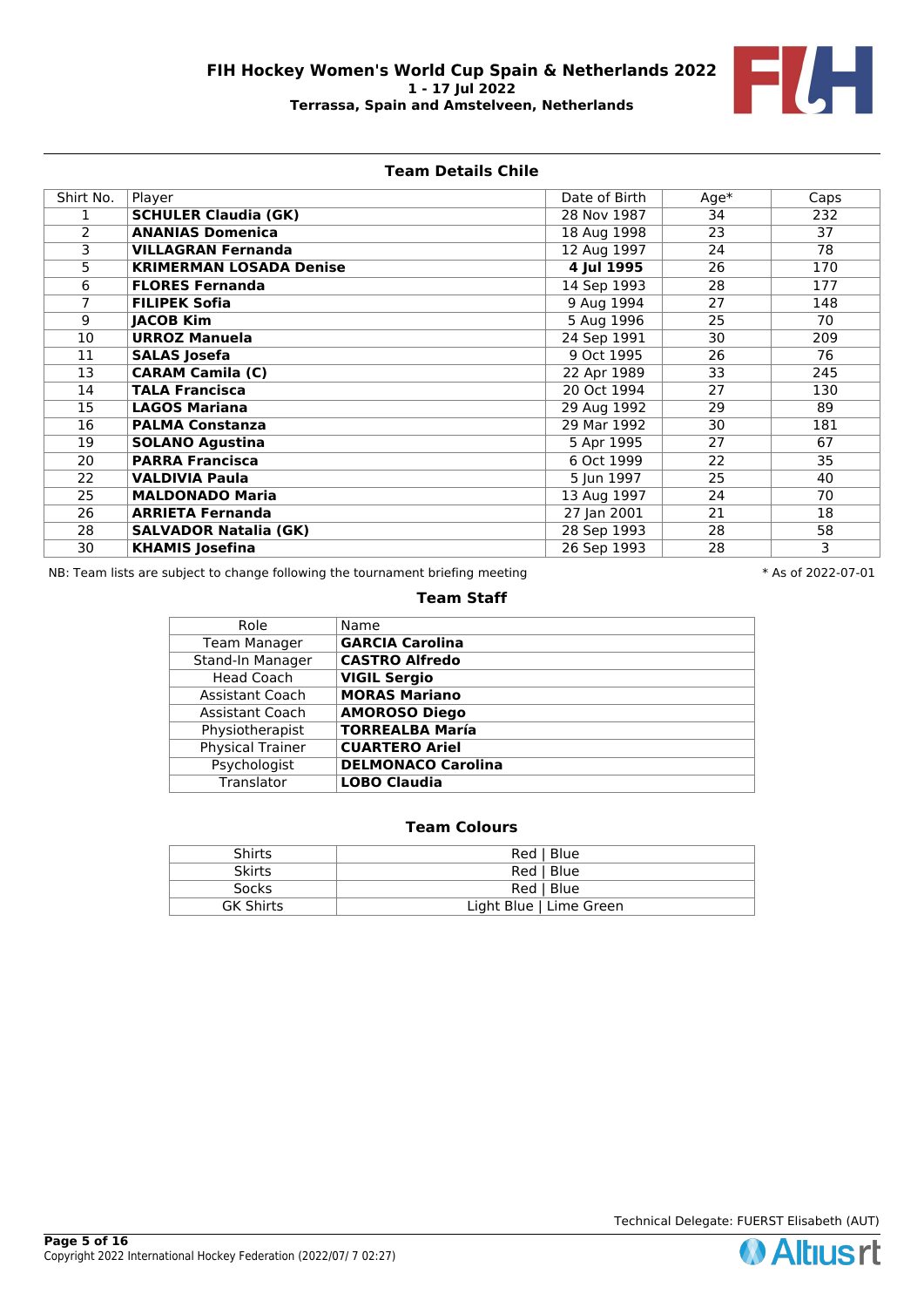

# **Team Details China**

| Shirt No. | Player               | Date of Birth | $Age*$ | Caps           |
|-----------|----------------------|---------------|--------|----------------|
| 2         | <b>GU Bingfeng</b>   | 25 Jan 1994   | 28     | 121            |
| 5         | LI Jiaqi (C)         | 2 Jul 1995    | 26     | 119            |
| 6         | <b>ZHANG Ying</b>    | 29 Aug 1998   | 23     | 39             |
| 7         | <b>CUI Qiuxia</b>    | 11 Sep 1990   | 31     | 197            |
| 8         | <b>GU Yangyan</b>    | 17 Jul 2000   | 21     | 15             |
| 9         | <b>MA Ning</b>       | 29 Sep 2000   | 21     | 20             |
| 10        | <b>ZHANG Xindan</b>  | 3 Aug 1997    | 24     | 31             |
| 11        | <b>LIANG Meiyu</b>   | 8 Jan 1994    | 28     | 201            |
| 13        | LI Hong              | 31 May 1999   | 23     | 92             |
| 15        | <b>YUAN Meng</b>     | 7 Feb 1996    | 26     | 38             |
| 18        | <b>CHEN Yanhua</b>   | 3 Nov 1997    | 24     | 9              |
| 19        | <b>ZHANG Xiaoxue</b> | 13 Dec 1992   | 29     | 175            |
| 21        | <b>ZHENG Jiali</b>   | 1 Jul 1997    | 25     | 12             |
| 24        | <b>WANG Na</b>       | 5 Aug 1994    | 27     | 112            |
| 25        | <b>YANG Haoting</b>  | 16 Aug 1999   | 22     | 15             |
| 26        | <b>CHEN Yang</b>     | 15 Feb 1997   | 25     | 70             |
| 28        | <b>LUO Tiantian</b>  | 12 Jul 1995   | 26     | 31             |
| 29        | LIU Ping (GK)        | 13 Oct 1994   | 27     | 19             |
| 31        | <b>ZHONG Jiaqi</b>   | 23 Sep 1999   | 22     | 72             |
| 32        | LI Xinhuan (GK)      | 5 Jan 1999    | 23     | $\overline{7}$ |

NB: Team lists are subject to change following the tournament briefing meeting  $* A s$  of 2022-07-01

### **Team Staff**

| Role                    | Name                           |
|-------------------------|--------------------------------|
| <b>Team Manager</b>     | <b>LONG Fengyu</b>             |
| <b>Head Coach</b>       | <b>ANNAN Alyson</b>            |
| Assistant Coach         | <b>TAEKEMA Taeke</b>           |
| <b>Assistant Coach</b>  | <b>CHARLESWORTH Ric</b>        |
| Assistant Coach         | <b>MANENSCHIJN Albert Kees</b> |
| Assistant Coach         | <b>CHEN Dekang</b>             |
| <b>Medical Doctor</b>   | <b>WANG Qirong</b>             |
| Physiotherapist         | <b>WANG Zihao</b>              |
| <b>Physical Trainer</b> | <b>ZANG Hu</b>                 |
| Translator              | <b>LIU Xiaoying</b>            |

| Shirts           | Red   Yellow |
|------------------|--------------|
| <b>Skirts</b>    | Red   Yellow |
| Socks            | Red   Yellow |
| <b>GK Shirts</b> | Blue   Grey  |

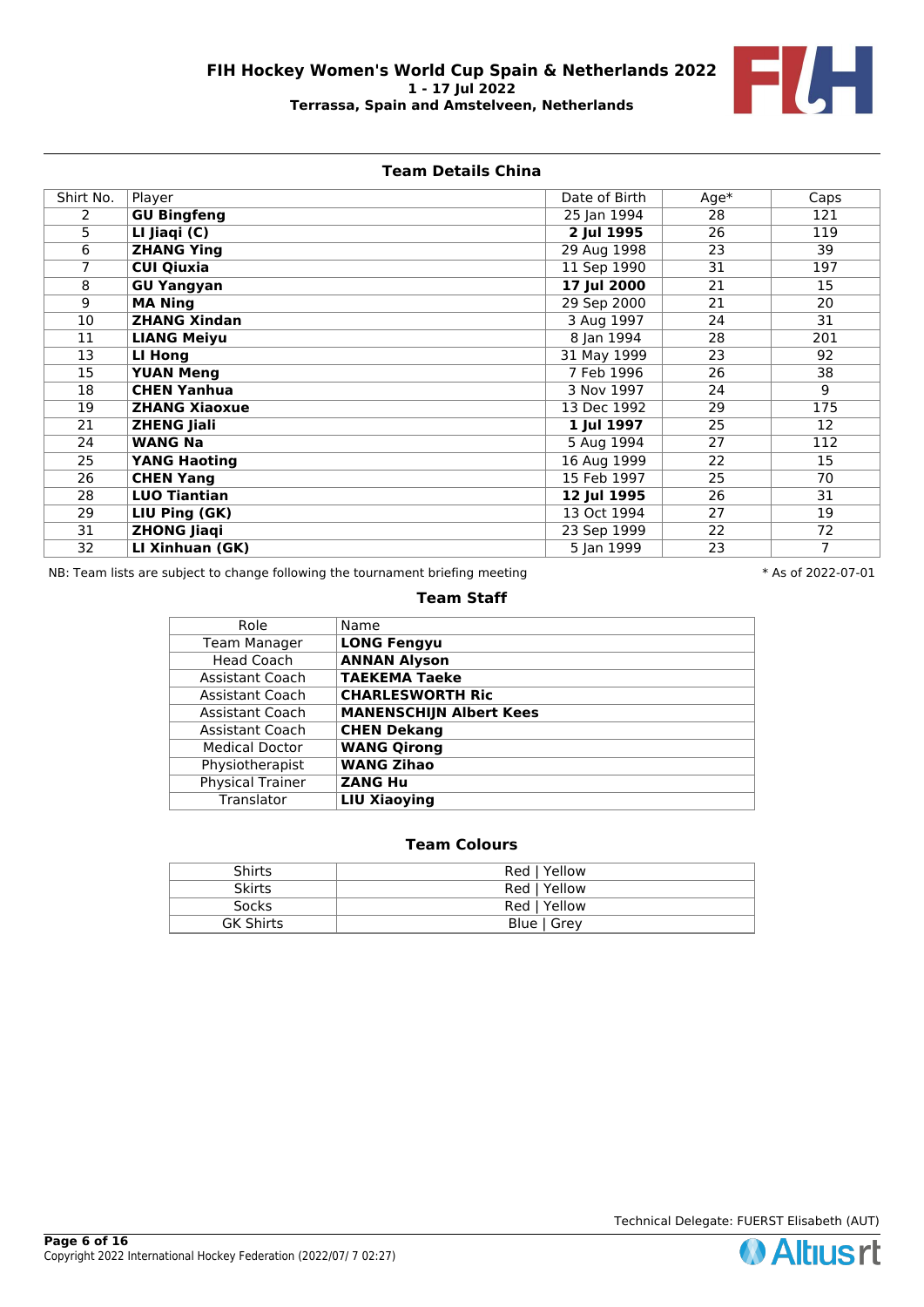

# **Team Details England**

| Shirt No.      | Player                        | Date of Birth | $Age*$ | Caps                   |
|----------------|-------------------------------|---------------|--------|------------------------|
|                | <b>HINCH Maddie (GK)</b>      | 8 Oct 1988    | 33     | 173 (ENG 105, GBR 68)  |
| $\overline{2}$ | <b>BOURNE Darcy</b>           | 13 Oct 2001   | 20     | 9                      |
| 4              | <b>UNSWORTH Laura</b>         | 8 Mar 1988    | 34     | 298 (ENG 164, GBR 134) |
| 6              | <b>TOMAN Anna</b>             | 29 Apr 1993   | 29     | 108 (ENG 55, GBR 53)   |
| 7              | <b>MARTIN Hannah</b>          | 30 Dec 1994   | 27     | 99 (ENG 54, GBR 45)    |
| 11             | <b>HUNT Holly</b>             | 15 Mar 1997   | 25     | 16 (ENG 14, GBR 2)     |
| 13             | <b>RAYER Elena</b>            | 22 Nov 1996   | 25     | 81 (ENG 50, GBR 31)    |
| 14             | <b>HOWARD Tessa</b>           | 6 Jan 1999    | 23     | 48 (ENG 15, GBR 33)    |
| 16             | <b>PETTER Isabelle</b>        | 27 Jun 2000   | 22     | 55 (ENG 24, GBR 31)    |
| 18             | <b>ANSLEY Giselle</b>         | 31 Mar 1992   | 30     | 185 (ENG 107, GBR 78)  |
| 20             | <b>PEARNE-WEBB Hollie (C)</b> | 19 Sep 1990   | 31     | 215 (ENG 119, GBR 96)  |
| 21             | <b>CRACKLES Fiona</b>         | 11 Feb 2000   | 22     | 37 (ENG 21, GBR 16)    |
| 22             | <b>NEAL Elizabeth</b>         | 8 Oct 1998    | 23     | 34 (ENG 12, GBR 22)    |
| 23             | <b>HAMILTON Sophie</b>        | 28 Feb 2001   | 21     | 18 (ENG 14, GBR 4)     |
| 24             | <b>McCALLIN Shona</b>         | 18 May 1992   | 30     | 110 (ENG 48, GBR 62)   |
| 25             | <b>HEESH Sabbie (GK)</b>      | 16 Dec 1991   | 30     | 26 (ENG 8, GBR 18)     |
| 26             | <b>OWSLEY Lily</b>            | 10 Dec 1994   | 27     | 184 (ENG 100, GBR 84)  |
| 31             | <b>BALSDON Grace</b>          | 13 Apr 1993   | 29     | 104 (ENG 56, GBR 48)   |
| 41             | <b>WALKER Lily</b>            | 5 Jun 2002    | 20     | 13                     |
| 42             | <b>MALZER Alexandra</b>       | 19 Aug 2000   | 21     | 10 (ENG 8, GBR 2)      |

NB: Team lists are subject to change following the tournament briefing meeting  $* A s$  of 2022-07-01

### **Team Staff**

| Role                    | Name                      |
|-------------------------|---------------------------|
| <b>Team Manager</b>     | <b>BEVERIDGE Samantha</b> |
| Head Coach              | <b>RALPH David</b>        |
| Assistant Coach         | <b>GLYNN Katie</b>        |
| Assistant Coach         | <b>HICKMAN Mark</b>       |
| <b>Assistant Coach</b>  | <b>PAUL Jody</b>          |
| <b>Medical Doctor</b>   | <b>WILLIAMS</b> Jonathan  |
| Physiotherapist         | <b>BATCHELOR Emma</b>     |
| <b>Physical Trainer</b> | <b>BATCHELOR Thomas</b>   |

# **Team Colours**

| Shirts           | White   Red       |
|------------------|-------------------|
| <b>Skirts</b>    | Red   Blue        |
| <b>Socks</b>     | Red   Blue        |
| <b>GK Shirts</b> | Pink   Light blue |

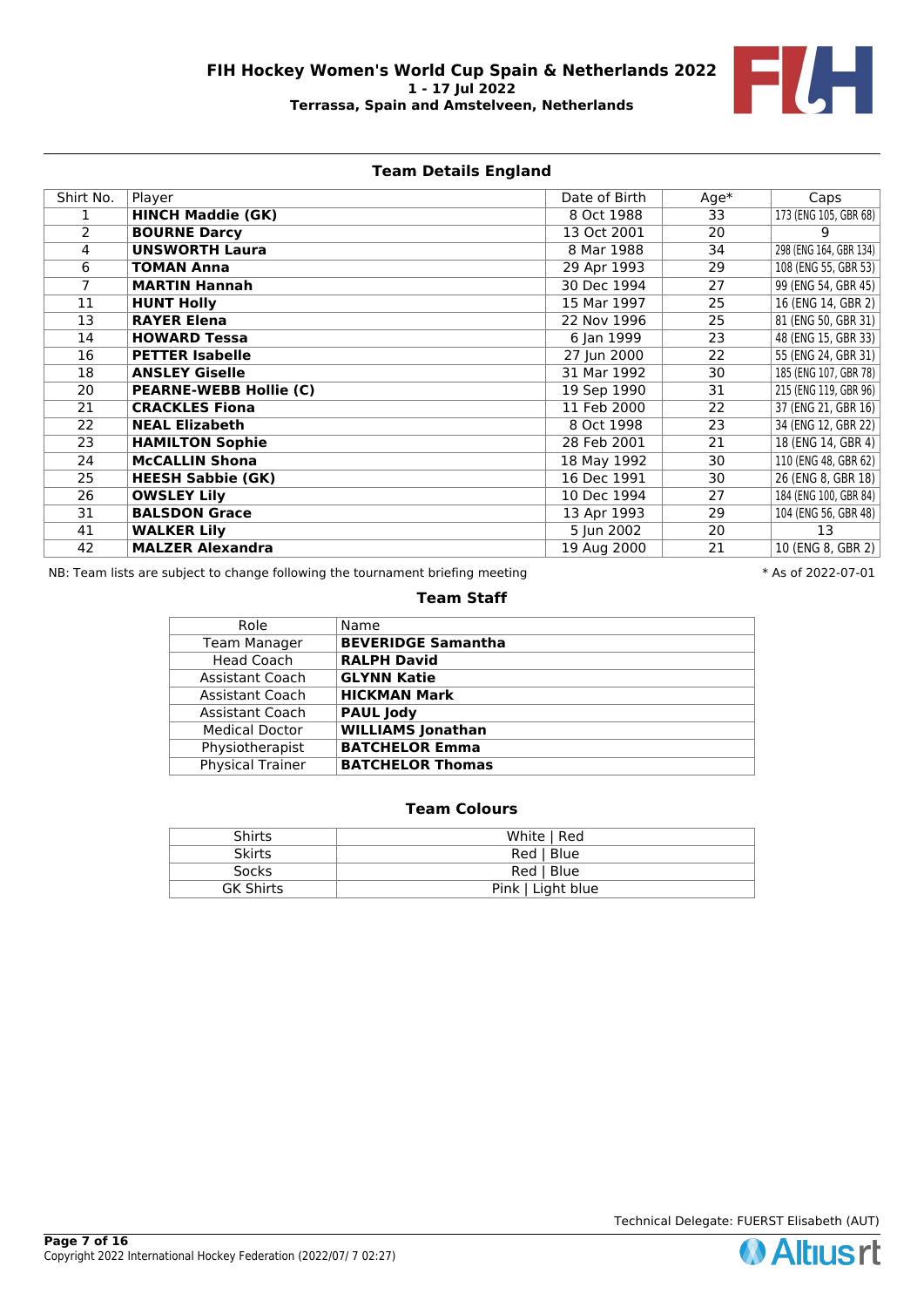

# **Team Details Germany**

| Shirt No. | Player                        | Date of Birth | $Age*$ | Caps            |
|-----------|-------------------------------|---------------|--------|-----------------|
| 2         | <b>HORN Kira</b>              | 12 Feb 1995   | 27     | 51              |
| 3         | <b>WORTMANN Amelie</b>        | 21 Oct 1996   | 25     | 78              |
| 4         | <b>LORENZ Nike (C)</b>        | 12 Mar 1997   | 25     | 143             |
| 5.        | <b>ORUZ Selin</b>             | 5 Feb 1997    | 25     | 122             |
| 8         | <b>SCHRÖDER Anne</b>          | 11 Sep 1994   | 27     | 176             |
| 9         | <b>GRÄVE Elisa</b>            | 18 Oct 1996   | 25     | 91              |
| 11        | <b>MICHEEL Lena</b>           | 29 Apr 1998   | 24     | 70              |
| 12        | <b>STAPENHORST Charlotte</b>  | 15 Jun 1995   | 27     | 130             |
| 15        | <b>KUBALSKI Nathalie (GK)</b> | 3 Sep 1993    | 28     | 31              |
| 16        | <b>ZIMMERMANN Sonja (C)</b>   | 15 Jun 1999   | 23     | $\overline{57}$ |
| 17        | <b>HEINZ Pauline</b>          | 1 May 2001    | 21     | 26              |
| 20        | <b>SONNTAG Julia (GK)</b>     | 1 Nov 1991    | 30     | 74              |
| 22        | <b>PIEPER Cecile</b>          | 31 Aug 1994   | 27     | 149             |
| 24        | <b>MAERTENS Pia</b>           | 6 Jan 1999    | 23     | 62              |
| 25        | <b>HUSE Viktoria</b>          | 24 Oct 1995   | 26     | 83              |
| 28        | <b>FLESCHÜTZ Jette</b>        | 23 Oct 2002   | 19     | 24              |
| 30        | <b>GRANITZKI Hanna</b>        | 31 Jul 1997   | 24     | 80              |
| 31        | <b>WEIDEMANN Linnea</b>       | 15 Sep 2003   | 18     | 9               |
| 35        | <b>WENZEL Benedetta</b>       | 31 Mar 1997   | 25     | 22              |
| 71        | <b>SAENGER Laura</b>          | 1 Sep 1994    | 27     | 7               |

NB: Team lists are subject to change following the tournament briefing meeting  $* A s$  of 2022-07-01

#### **Team Staff**

| Role                    | Name                      |
|-------------------------|---------------------------|
| <b>Team Manager</b>     | <b>SCHULER Fabian</b>     |
| <b>Head Coach</b>       | <b>ALTENBURG Valentin</b> |
| Assistant Coach         | <b>SCHMITZ Johannes</b>   |
| Assistant Coach         | <b>WEHMEIER Cedric</b>    |
| Assistant Coach         | <b>STENZEL Mirko</b>      |
| <b>Medical Doctor</b>   | <b>MANDRYKA Boris</b>     |
| Physiotherapist         | <b>KÜHN Benjamin</b>      |
| Physiotherapist         | <b>RUPP Lisa</b>          |
| <b>Physical Trainer</b> | <b>EMONTS Janosch</b>     |
| Psychologist            | <b>SZIGETI Anett</b>      |

# **Team Colours**

| <b>Shirts</b> | Black   White |
|---------------|---------------|
| <b>Skirts</b> | Black   White |
| <b>Socks</b>  | Black   White |
| GK Shirts     | Pink   Blue   |

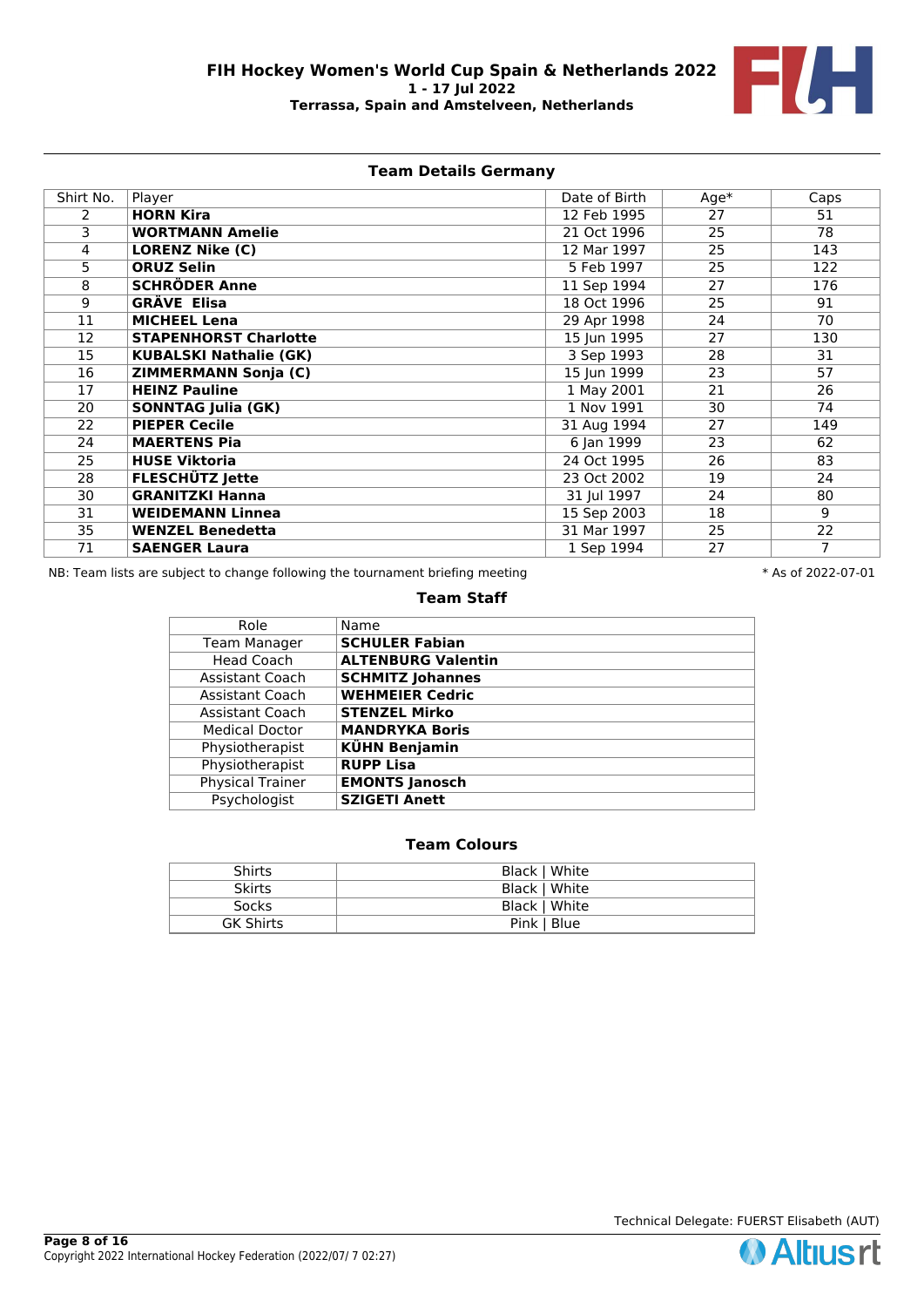

# **Team Details India**

| Shirt No. | Player                       | Date of Birth | $Age*$ | Caps |
|-----------|------------------------------|---------------|--------|------|
|           | <b>Kaur Navjot</b>           | 7 Mar 1995    | 27     | 198  |
| 2         | <b>Kaur Gurjit</b>           | 25 Oct 1995   | 26     | 114  |
| 3         | <b>Ekka Deep Grace</b>       | 3 Jun 1994    | 28     | 230  |
| 4         | <b>Monika</b>                | 5 Nov 1993    | 28     | 180  |
| 5         | Sonika                       | 20 Mar 1997   | 25     | 49   |
|           | Devi Sharmila                | 10 Oct 2001   | 20     | 35   |
| 8         | <b>Pradhan Nikki</b>         | 8 Dec 1993    | 28     | 129  |
| 11        | Savita (C,GK)                | 11 Jul 1990   | 31     | 230  |
| 15        | Nisha                        | 9 Jul 1995    | 26     | 39   |
| 16        | Katariya Vandana             | 15 Apr 1992   | 30     | 266  |
| 17        | Kharibam Bichu Devi (GK)     | 3 Dec 2000    | 21     | 4    |
| 18        | <b>Udita</b>                 | 14 Jan 1998   | 24     | 60   |
| 20        | Lalremsiami                  | 30 Mar 2000   | 22     | 88   |
| 24        | Jyoti                        | 11 Dec 1999   | 22     | 32   |
| 25        | <b>Kaur Navneet</b>          | 26 Jan 1996   | 26     | 109  |
| 27        | Pukhrambam Sushila Chanu     | 25 Feb 1992   | 30     | 210  |
| 30        | <b>Tete Salima</b>           | 27 Dec 2001   | 20     | 55   |
| 32        | <b>Neha</b>                  | 15 Nov 1996   | 25     | 105  |
| 42        | <b>Dhekale Akshata Abaso</b> | 2 Nov 2001    | 20     | 4    |
| 58        | <b>Kumari Sangita</b>        | 24 Dec 2001   | 20     | 6    |

NB: Team lists are subject to change following the tournament briefing meeting  $* A s$  of 2022-07-01

### **Team Staff**

| Role                    | Name                      |
|-------------------------|---------------------------|
| <b>Team Manager</b>     | <b>KHANDKER Tushar</b>    |
| <b>Head Coach</b>       | <b>SCHOPMAN Janneke</b>   |
| <b>Assistant Coach</b>  | <b>TSHUTSHANI Patrick</b> |
| Physiotherapist         | <b>MUNDLURU Heera</b>     |
| <b>Physical Trainer</b> | <b>CHAUDHARI Radhika</b>  |
| <b>Physical Trainer</b> | <b>NAIDOO Taren</b>       |

# **Team Colours**

| Shirts           | Royal Blue   White  |
|------------------|---------------------|
| <b>Skirts</b>    | Royal Blue   White  |
| <b>Socks</b>     | Royal Blue   Orange |
| <b>GK Shirts</b> | Red   Yellow        |

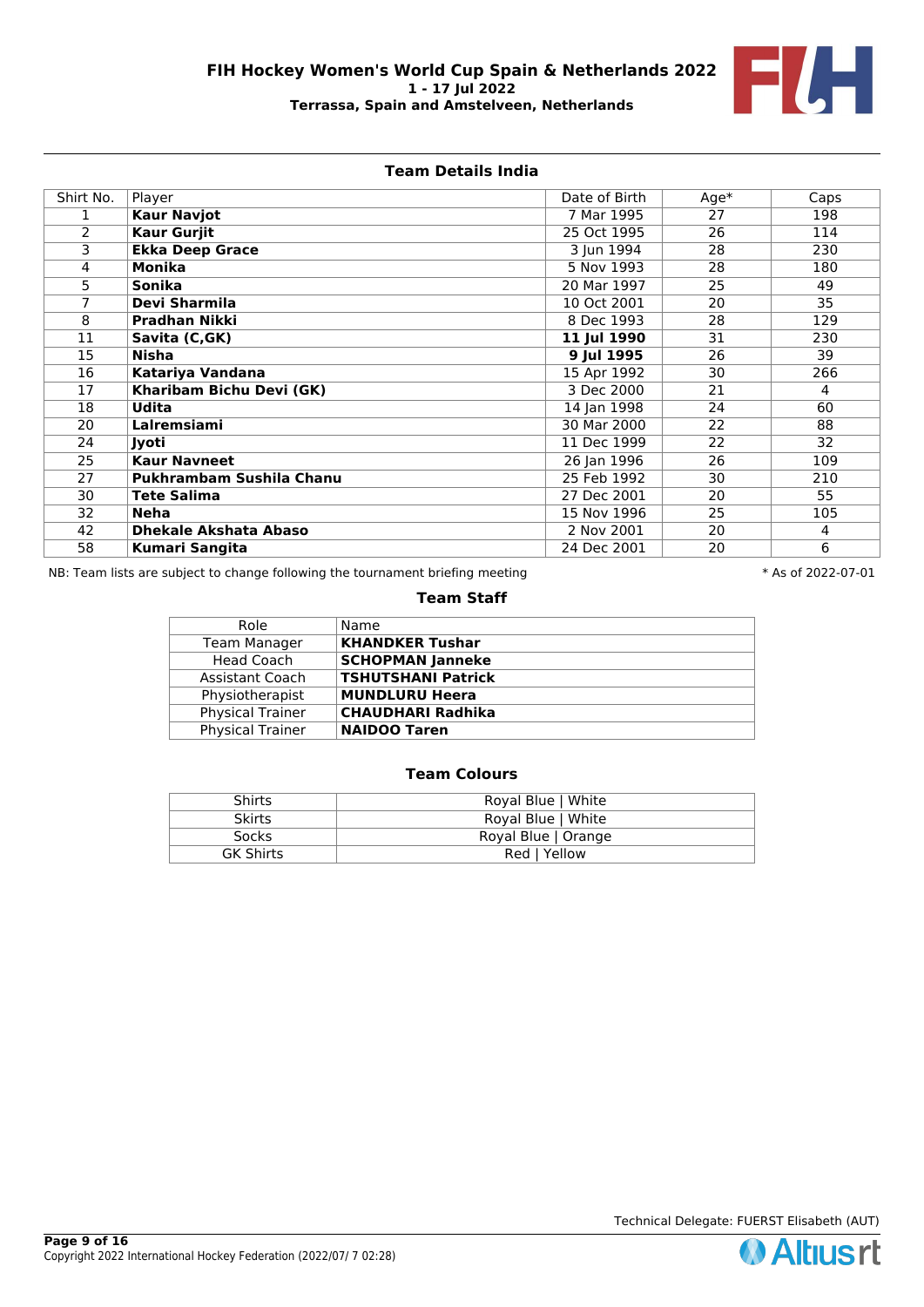

# **Team Details Ireland**

| Shirt No.      | Player                       | Date of Birth  | $Age*$ | Caps                    |
|----------------|------------------------------|----------------|--------|-------------------------|
|                | McFERRAN Ayeisha (GK)        | 10 Jan 1996    | 26     | 116                     |
| $\overline{2}$ | <b>MURPHY Elizabeth (GK)</b> | 28 Jun 1998    | 24     | 13                      |
| 3              | <b>MCAULEY Sarah</b>         | 25 Sep 2001    | 20     | 12                      |
| 4              | <b>MALSEED Zara</b>          | 11 Jun 1997    | 25     | 10                      |
| 5              | <b>CAREY Michelle</b>        | $5$ May $1999$ | 23     | 13                      |
| 6              | <b>UPTON Roisin</b>          | 1 Apr 1994     | 28     | 92                      |
| 8              | <b>HAWKSHAW Sarah</b>        | 4 Nov 1995     | 26     | 49                      |
| 9              | <b>MULLAN Kathryn (C)</b>    | 7 Apr 1994     | 28     | 209                     |
| 10             | <b>McLOUGHLIN Hannah</b>     | 2 Dec 1999     | 22     | 29                      |
| 11             | <b>TORRANS Sarah</b>         | 14 Feb 1999    | 23     | 36                      |
| 12             | <b>TICE Elena</b>            | 16 Nov 1997    | 24     | 125                     |
| 13             | <b>CARROLL Naomi</b>         | 13 Sep 1992    | 29     | 124                     |
| 16             | <b>BEGGS Charlotte</b>       | 16 Sep 2002    | 19     | 3                       |
| 19             | <b>PERDUE Caoimhe</b>        | 4 May 2000     | 22     | $\overline{\mathbf{3}}$ |
| 21             | <b>MCKEE Katie</b>           | 27 Sep 1999    | 22     | 3                       |
| 24             | <b>GETTY Erin</b>            | 5 Jul 1998     | 23     | 11                      |
| 25             | <b>O BRIEN Siofra</b>        | 22 Feb 2000    | 22     | $\mathbf{0}$            |
| 28             | <b>DUKE Deirdre</b>          | 9 Jun 1992     | 30     | 157                     |
| 29             | <b>CURRAN Ellen</b>          | 4 Mar 1998     | 24     | 30                      |
| 30             | <b>HAMILL Christina</b>      | 31 Jan 2000    | 22     | 3                       |

NB: Team lists are subject to change following the tournament briefing meeting  $* A s$  of 2022-07-01

### **Team Staff**

| Role                    | Name                     |
|-------------------------|--------------------------|
| <b>Team Manager</b>     | <b>O'SHEA Christine</b>  |
| Head Coach              | <b>DANCER Sean</b>       |
| <b>Assistant Coach</b>  | <b>KELLEHER Sarah</b>    |
| <b>Assistant Coach</b>  | <b>QUIROGA Facundo</b>   |
| Assistant Coach         | <b>PASSMORE David</b>    |
| Physiotherapist         | <b>MCNELIS Niall</b>     |
| Physiotherapist         | <b>MURPHY Roisin</b>     |
| <b>Physical Trainer</b> | <b>O'CONNOR Cliodhna</b> |
| Psychologist            | <b>MCCARTHY Margaret</b> |

# **Team Colours**

|  | <b>Shirts</b>    | Green   White       |
|--|------------------|---------------------|
|  | <b>Skirts</b>    | Green   White       |
|  | <b>Socks</b>     | White   Green       |
|  | <b>GK Shirts</b> | Light Blue   Yellow |

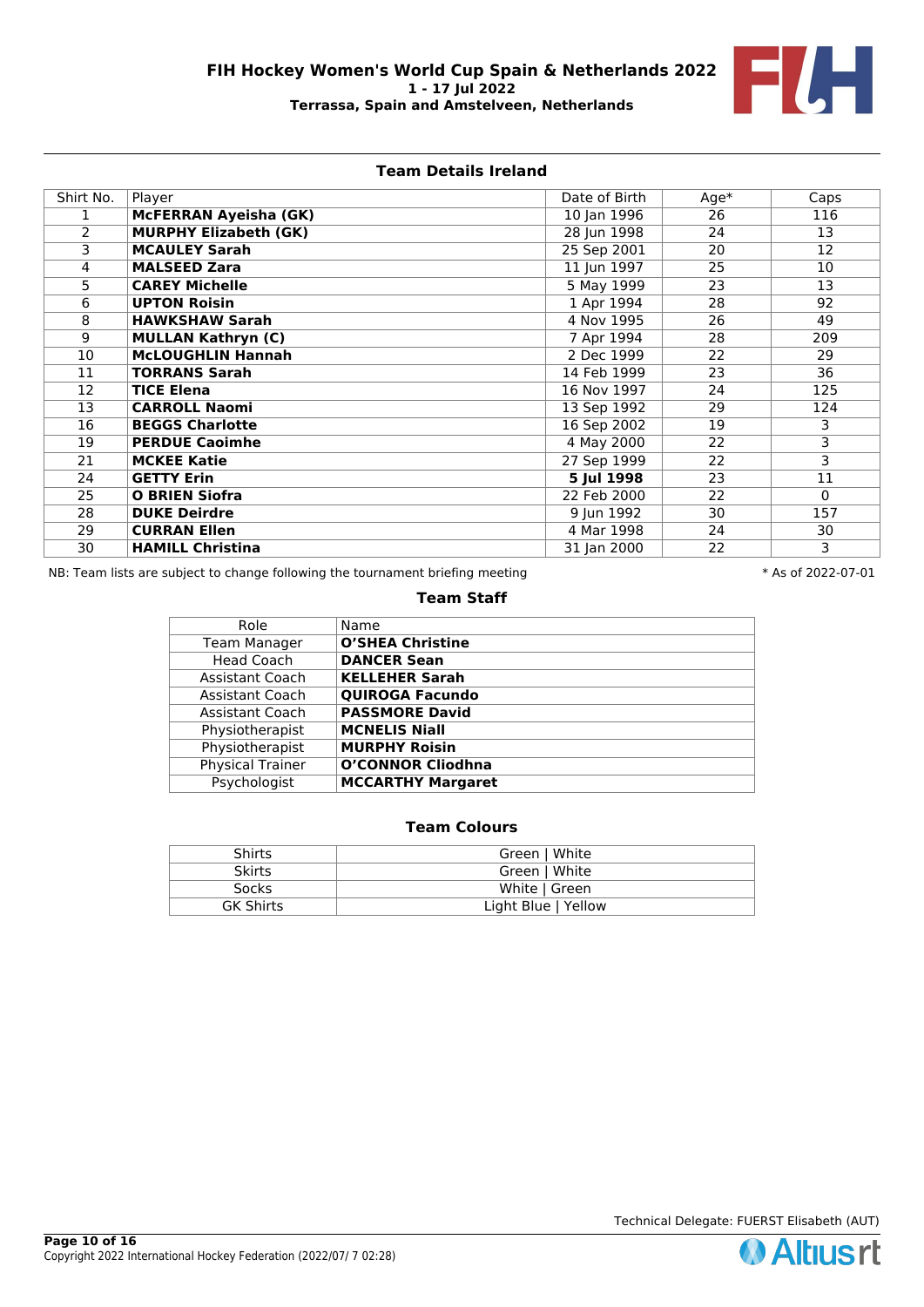

# **Team Details Japan**

| Shirt No.      | Player                    | Date of Birth | $Age*$ | Caps        |
|----------------|---------------------------|---------------|--------|-------------|
|                | <b>NAKAMURA Eika (GK)</b> | 4 Mar 1996    | 26     | 18          |
| $\overline{2}$ | <b>MATSUMOTO Natsuha</b>  | 31 Jul 1995   | 26     | 60          |
| 5              | <b>ASAI Yu</b>            | 8 Jan 1996    | 26     | 95          |
| 6              | <b>NISHIKORI Emi</b>      | 9 Jan 1993    | 29     | 81          |
| 7              | <b>SUZUKI Miyu</b>        | 8 Jan 1999    | 23     | 38          |
| 8              | <b>TSUBOUCHI Moeka</b>    | 28 Dec 1996   | 25     | 11          |
| 9              | <b>NAGAI Yuri (C)</b>     | 26 May 1992   | 30     | 196         |
| 10             | <b>NAGAI Hazuki</b>       | 15 Aug 1994   | 27     | 185         |
| 11             | <b>OIKAWA Shihori</b>     | 12 Mar 1989   | 33     | 150         |
| 13             | <b>KOZUKA Miki</b>        | 13 Jan 1996   | 26     | 82          |
| 14             | <b>SEGAWA Maho</b>        | 23 Jun 1996   | 26     | 63          |
| 17             | <b>KOBAYAKAWA Shiho</b>   | 12 Apr 1999   | 23     | 18          |
| 18             | <b>TANAKA Kaho</b>        | 25 Oct 1997   | 24     | 12          |
| 19             | <b>MORI Kanon</b>         | 1 May 1996    | 26     | 45          |
| 21             | <b>TORIYAMA Mai</b>       | 13 Apr 1995   | 27     | 32          |
| 25             | <b>URATA Kana</b>         | 27 Dec 1998   | 23     | 22          |
| 26             | <b>SHIMADA Amiru</b>      | 23 Jun 1998   | 24     | 14          |
| 27             | <b>TANAKA Akio (GK)</b>   | 10 Sep 1997   | 24     | 24          |
| 28             | <b>TAKASHIMA Rui</b>      | 21 Nov 1999   | 22     | $\mathbf 0$ |
| 29             | <b>OMOTO Sakurako</b>     | 19 Mar 1998   | 24     | 47          |

NB: Team lists are subject to change following the tournament briefing meeting  $* A s$  of 2022-07-01

#### **Team Staff**

| Role                  | Name                  |
|-----------------------|-----------------------|
| <b>Team Manager</b>   | <b>ARAI Mazuki</b>    |
| Stand-In Manager      | YAMAMOTO Yukari       |
| <b>Head Coach</b>     | <b>MENEZES Jude</b>   |
| Assistant Coach       | <b>OZAWA Kazuyuki</b> |
| <b>Medical Doctor</b> | YAMASHITA Takahiro    |
| Physiotherapist       | <b>HOSOYA Yuri</b>    |

| Shirts           | Pink   White   Royal Blue        |
|------------------|----------------------------------|
| <b>Skirts</b>    | Pink   Navy   Black   Royal Blue |
| Socks            | Pink   Navy   Royal Blue         |
| <b>GK Shirts</b> | Yellow   Maroon   Green          |

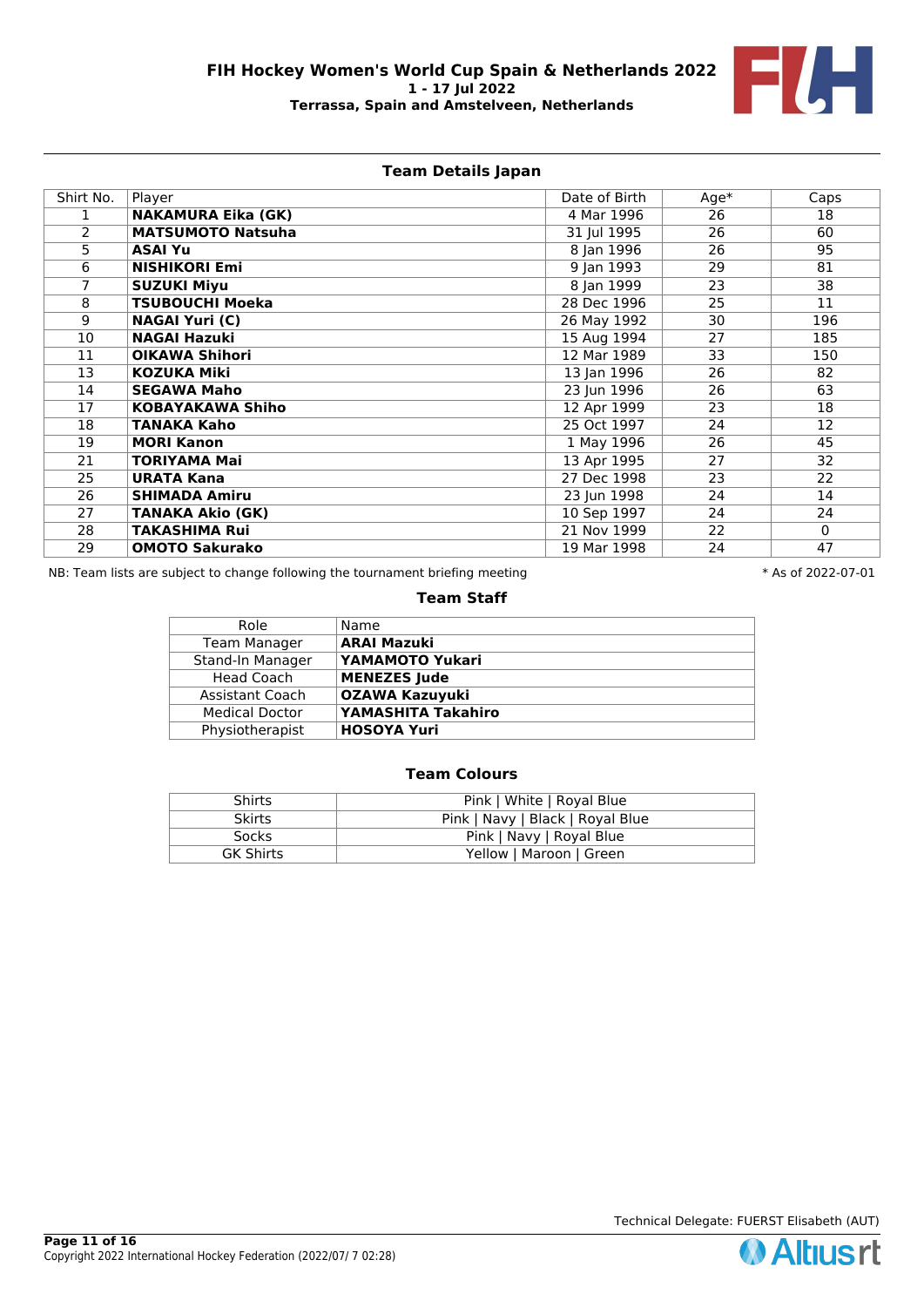

# **Team Details Korea**

| Shirt No. | Player                 | Date of Birth | $Age*$ | Caps           |
|-----------|------------------------|---------------|--------|----------------|
| 2         | <b>KIM Minji</b>       | 11 Apr 1999   | 23     | 6              |
| 3         | <b>JUNG CheYoung</b>   | 3 Mar 1999    | 23     | $\overline{5}$ |
| 6         | JI Yujin               | 8 Dec 2000    | 21     | 2              |
| 7         | <b>SEO Jungeun</b>     | 26 Dec 1991   | 30     | 68             |
| 8         | <b>PARK Seoyeon</b>    | 14 Aug 2004   | 17     | $\mathbf 0$    |
| 10        | <b>CHEON Eunbi (C)</b> | 7 Feb 1992    | 30     | 132            |
| 11        | <b>KANG Jina</b>       | 10 Jan 1993   | 29     | 28             |
| 13        | <b>CHOI Su Ji</b>      | 14 Jun 1993   | 29     | 40             |
| 14        | <b>LEE Yuri</b>        | 6 Sep 1994    | 27     | 87             |
| 16        | <b>KIM</b> Jeong In    | 30 Nov 1998   | 23     | 17             |
| 17        | <b>SEO Suyoung</b>     | 30 Jan 1996   | 26     | $\overline{2}$ |
| 19        | <b>CHO Hyejin</b>      | 16 Jan 1995   | 27     | 96             |
| 20        | <b>KIM Hyunji</b>      | 4 Nov 1993    | 28     | 105            |
| 22        | <b>AN Sujin</b>        | 9 Jan 2002    | 20     | $\overline{2}$ |
| 23        | <b>KIM Seona</b>       | 23 Sep 2000   | 21     | 23             |
| 26        | <b>LEE Juyeon</b>      | 12 Feb 2001   | 21     | 5              |
| 27        | <b>PAK Hojeong</b>     | 27 Mar 1996   | 26     | 11             |
| 28        | <b>LEE Seungju</b>     | 7 Nov 1995    | 26     | 29             |
| 30        | <b>LEE Jinmin (GK)</b> | 13 Nov 1993   | 28     | 11             |
| 31        | <b>KIM Eunji (GK)</b>  | 9 Feb 2000    | 22     | $\mathbf 0$    |

NB: Team lists are subject to change following the tournament briefing meeting  $* A s$  of 2022-07-01

#### **Team Staff**

| Role            | Name                 |
|-----------------|----------------------|
| Team Manager    | <b>KIM Yoon</b>      |
| Head Coach      | <b>HAN Jin Soo</b>   |
| Assistant Coach | KANG Keonwook        |
| Physiotherapist | <b>KIM Chaehyeon</b> |
|                 |                      |

| <b>Shirts</b>    | Red   White         |
|------------------|---------------------|
| <b>Skirts</b>    | Red   Navy          |
| <b>Socks</b>     | Red   Navy          |
| <b>GK Shirts</b> | Light Green   Black |

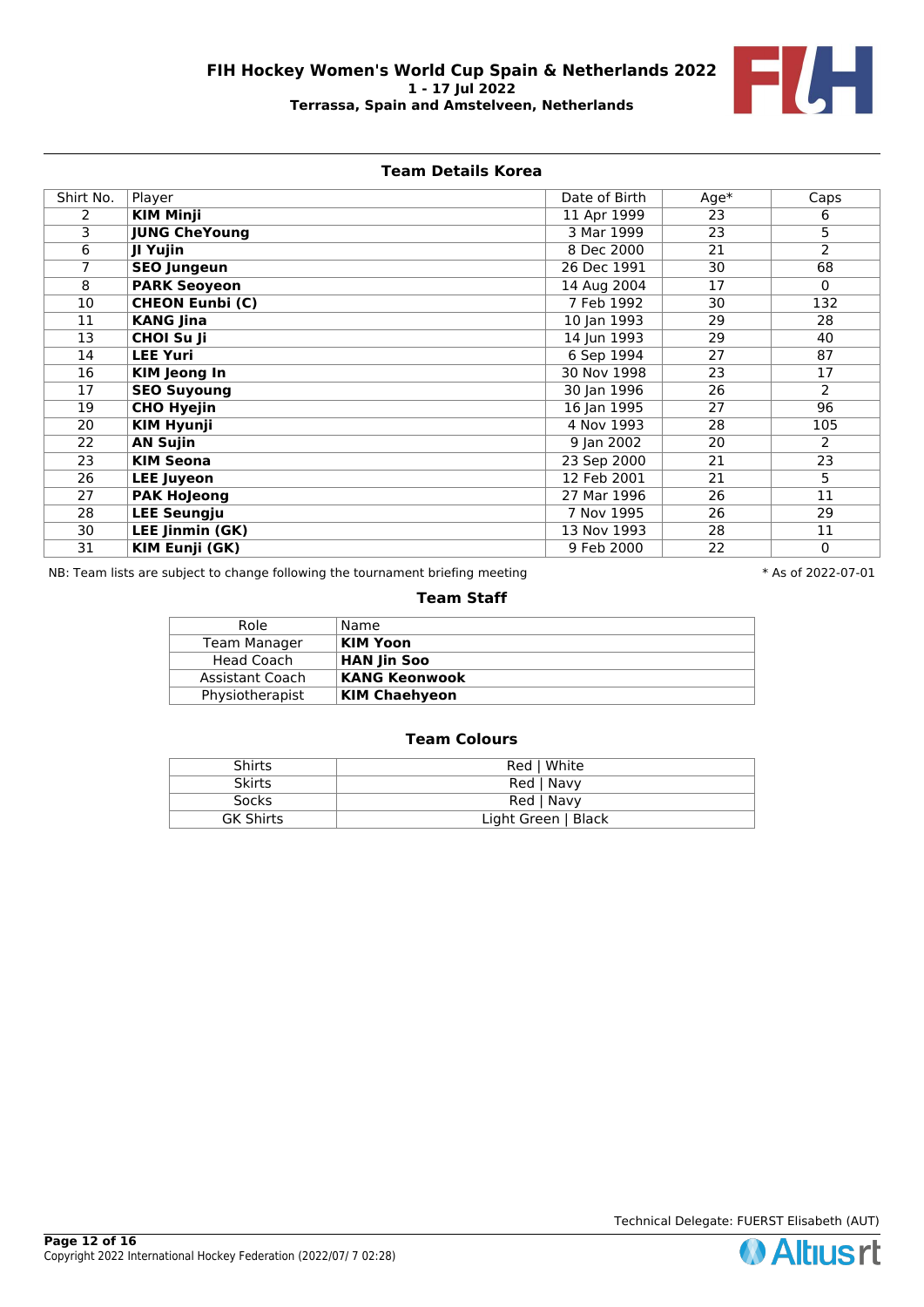

### **Team Details Netherlands**

| Shirt No. | Player                      | Date of Birth | $Age*$ | Caps |
|-----------|-----------------------------|---------------|--------|------|
|           | <b>VEENENDAAL Anne (GK)</b> | 7 Sep 1995    | 26     | 90   |
| 3         | <b>KOOLEN Sanne</b>         | 23 Mar 1996   | 26     | 70   |
| 4         | <b>MOES Freeke</b>          | 29 Nov 1998   | 23     | 24   |
| 6         | <b>LEURINK Laurien</b>      | 13 Nov 1994   | 27     | 130  |
| 7         | de WAARD Xan (C)            | 8 Nov 1995    | 26     | 178  |
| 8         | <b>KEETELS Marloes (C)</b>  | 4 May 1993    | 29     | 173  |
| 10        | <b>ALBERS Felice</b>        | 27 Dec 1999   | 22     | 29   |
| 11        | <b>VERSCHOOR Maria</b>      | 22 Apr 1994   | 28     | 166  |
| 12        | <b>WELTEN Lidewij</b>       | 16 Jul 1990   | 31     | 240  |
| 15        | <b>MATLA Frédérique</b>     | 28 Dec 1996   | 25     | 101  |
| 18        | <b>SANDERS Pien (C)</b>     | 11 Jun 1998   | 24     | 85   |
| 20        | <b>NUNNINK Laura</b>        | 26 Jan 1995   | 27     | 154  |
| 22        | <b>KONING Josine (GK)</b>   | 2 Sep 1995    | 26     | 97   |
| 23        | van GEFFEN Margot           | 23 Nov 1989   | 32     | 232  |
| 24        | de GOEDE Eva                | 23 Mar 1989   | 33     | 255  |
| 26        | <b>BURG Joosje</b>          | 29 Jul 1997   | 24     | 10   |
| 27        | <b>van LAARHOVEN Renee</b>  | 15 Oct 1997   | 24     | 27   |
| 31        | <b>PLONISSEN Sabine</b>     | 16 Jan 1995   | 27     | 12   |
| 33        | <b>JANSEN Yibbi</b>         | 18 Nov 1999   | 22     | 34   |
| 38        | <b>POST Lisa</b>            | 27 Jan 1999   | 23     | 13   |

NB: Team lists are subject to change following the tournament briefing meeting  $* A s$  of 2022-07-01

### **Team Staff**

| Role                               | Name                       |
|------------------------------------|----------------------------|
| <b>Team Manager</b>                | van den BOOGAARD Dillianne |
| <b>Head Coach</b>                  | <b>MÜLDERS Jamilon</b>     |
| <b>Assistant Coach</b>             | <b>BITTERLING Joost</b>    |
| <b>Assistant Coach</b>             | van DRIEL Erik             |
| <b>Medical Doctor</b>              | van DOORN Marieke          |
| Physiotherapist                    | <b>HOOGEWERFF Stefan</b>   |
| Physiotherapist / Stand-In Manager | <b>BACKELANDT Franc</b>    |
| <b>Physical Trainer</b>            | <b>EYLES Matthew</b>       |

# **Team Colours**

| Shirts           | Orange   Black           |
|------------------|--------------------------|
| <b>Skirts</b>    | Orange   Black           |
| Socks            | Orange   Black           |
| <b>GK Shirts</b> | Purple   Yellow   Orange |

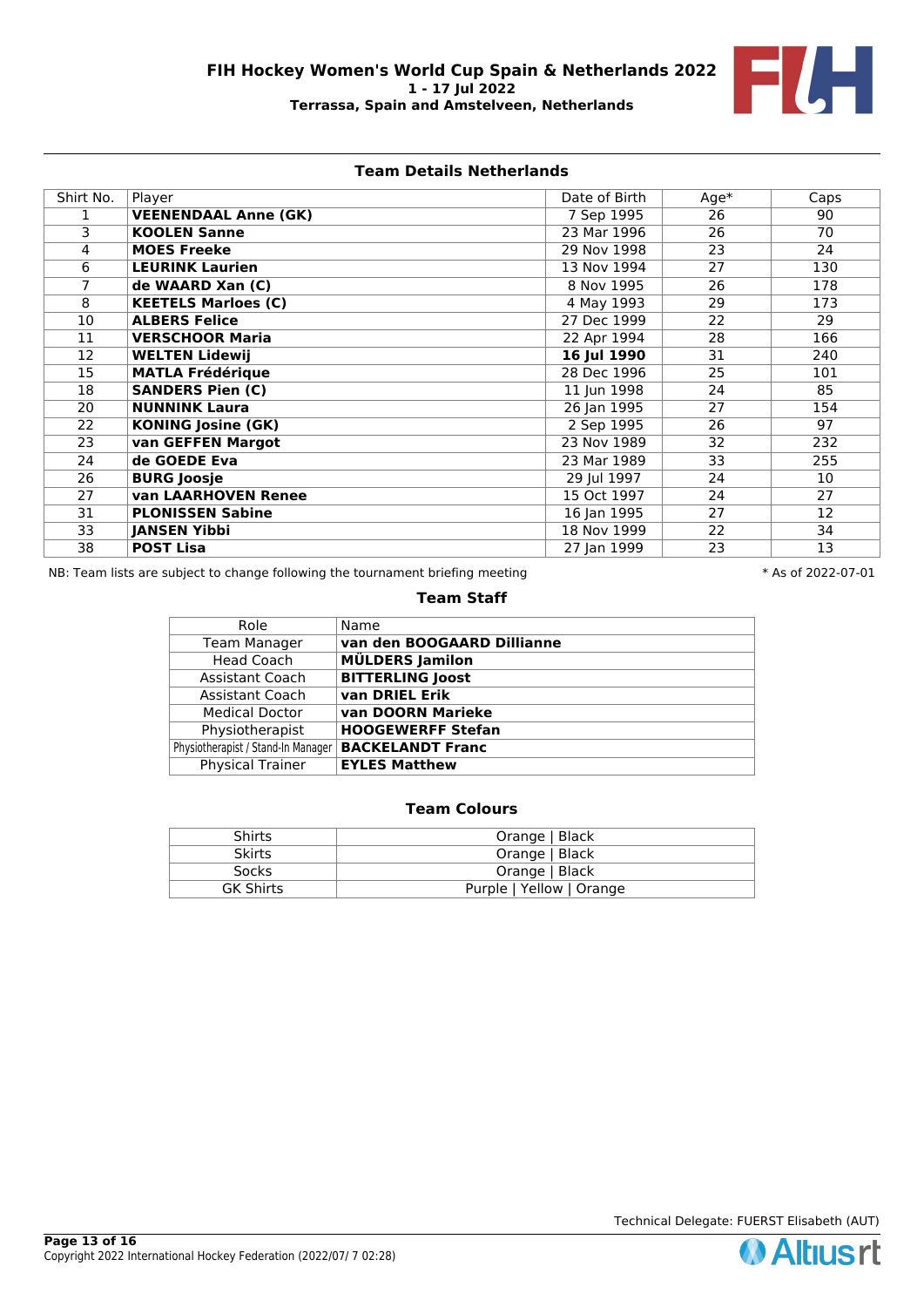

## **Team Details New Zealand**

| Shirt No.      | Player                     | Date of Birth            | $Age*$          | Caps           |
|----------------|----------------------------|--------------------------|-----------------|----------------|
|                | <b>DAVEY Tarryn</b>        | 29 Feb 1996              | $\overline{26}$ | 74             |
| $\overline{2}$ | <b>SHANNON Olivia</b>      | 23 May 2001              | 21              | 41             |
| 3              | <b>LUKIN Alex</b>          | 29 May 1998              | 24              | 6              |
| 4              | <b>MERRY Olivia (C)</b>    | 16 Mar 1992              | 30              | 248            |
| 5              | <b>DAVIES Frances</b>      | 18 Oct 1996              | 25              | 91             |
| 6              | <b>RALPH Hope</b>          | 14 Apr 2000              | 22              | 22             |
| 7              | <b>HAUMAHA Aniwaka</b>     | 22 Apr 1989              | 33              | 71             |
| 9              | <b>HYATT BROWN Ella</b>    | 4 Nov 1997               | 24              | $\overline{4}$ |
| 10             | <b>ROBERTS Brooke (GK)</b> | 16 Feb 1995              | 27              | 9              |
| 14             | <b>LENCH Tyler</b>         | 8 Jun 1997               | 25              | 5.             |
| 15             | <b>O'HANLON Grace (GK)</b> | 10 Sep 1992              | 29              | 76             |
| 17             | <b>DICKINS Stephanie</b>   | 9 Jan 1995               | 27              | 41             |
| 18             | <b>CROWLEY Anna</b>        | 8 Feb 2000               | 22              | 3              |
| 19             | <b>JOPP Tessa</b>          | 18 Jun 1995              | 27              | 35             |
| 20             | <b>HULL Megan (C)</b>      | 12 May 1996              | 26              | 49             |
| 21             | <b>JAQUES Alia</b>         | 20 May 1995              | 27              | 19             |
| 22             | <b>DOAR Katie</b>          | 11 Sep 2001              | 20              | 29             |
| 26             | <b>COTTER Kaitlin</b>      | $\overline{14}$ Nov 2001 | 20              | 8              |
| 29             | <b>DOAR Madison</b>        | 29 Jun 1999              | 23              | 35             |
| 32             | <b>TYNAN Rose</b>          | 20 Mar 1997              | 25              | 5              |

NB: Team lists are subject to change following the tournament briefing meeting  $* A s$  of 2022-07-01

#### **Team Staff**

| Role                  | Name                        |
|-----------------------|-----------------------------|
| Team Manager          | <b>LEGGAT Denise</b>        |
| <b>Head Coach</b>     | <b>SMITH Darren</b>         |
| Assistant Coach       | <b>SHARLAND Verity</b>      |
| Assistant Coach       | <b>MCALEESE Shea</b>        |
| Assistant Coach       | <b>COLLINS Bryce</b>        |
| <b>Medical Doctor</b> | <b>SCHEFFER Judikje</b>     |
| Physiotherapist       | <b>MCCULLOUGH Gabrielle</b> |
|                       |                             |

## **Team Colours**

| <b>Shirts</b><br>Black   White     |  |
|------------------------------------|--|
| Black   White<br><b>Skirts</b>     |  |
| <b>Socks</b><br>Black   White      |  |
| <b>GK Shirts</b><br>Red   Sky Blue |  |

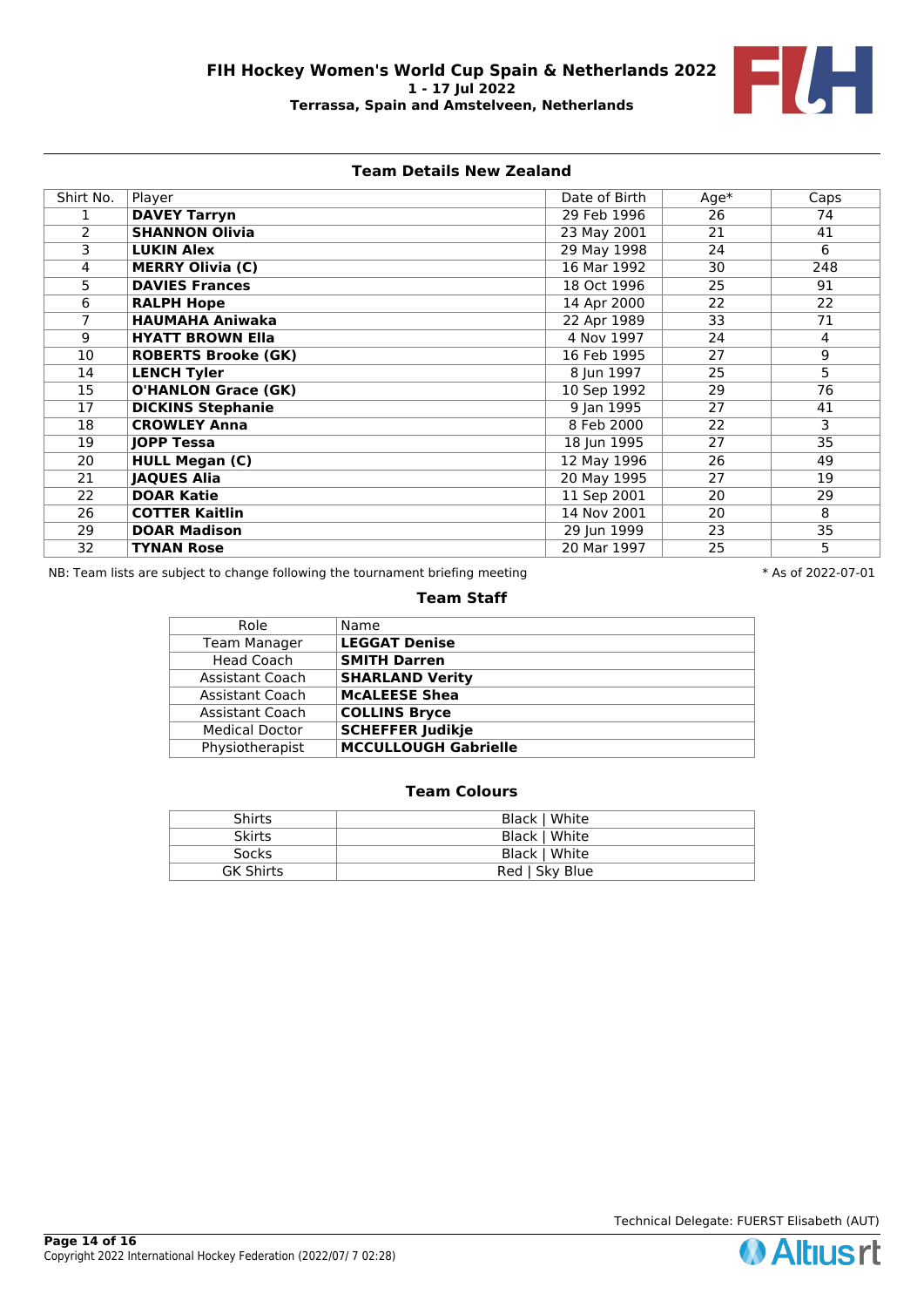

# **Team Details South Africa**

| Shirt No. | Player                         | Date of Birth | $Age*$ | Caps           |
|-----------|--------------------------------|---------------|--------|----------------|
| 5.        | <b>MOLIKOE Edith</b>           | 23 May 2000   | 22     | 8              |
| 7         | <b>MARAIS Marizen</b>          | 17 May 1996   | 26     | 36             |
| 8         | <b>PATON Kristen</b>           | 21 Dec 1996   | 25     | 46             |
| 9         | <b>JOHNSON Robyn</b>           | 7 Dec 1990    | 31     | 31             |
| 10        | <b>ZULU Onthatile</b>          | 14 Mar 2000   | 22     | 17             |
| 13        | <b>DEETLEFS Lisa-Marie</b>     | 8 Sep 1987    | 34     | 274            |
| 16        | <b>CHRISTIE Erin</b>           | 20 Mar 1992   | 30     | 66             |
| 18        | <b>PEARCE Hannah</b>           | 17 Nov 1998   | 23     | 19             |
| 19        | du PLESSIS Lilian              | 17 Dec 1992   | 29     | 148            |
| 23        | <b>COSTON Bernadette (C)</b>   | 17 Aug 1989   | 32     | 158            |
| 24        | <b>MBANDE Phumelela (C,GK)</b> | 8 Mar 1993    | 29     | 60             |
| 28        | <b>BOBBS Quanita</b>           | 3 Sep 1993    | 28     | 145            |
| 29        | <b>LOMBARD Tarryn</b>          | 23 Jan 1995   | 27     | 55             |
| 31        | <b>WOOD Bianca</b>             | 20 Feb 2000   | 22     | 13             |
| 34        | <b>RAMASIMONG Mathapelo</b>    | 3 Jul 2000    | 21     | $\overline{2}$ |
| 35        | du TOIT Jean-Leigh             | 18 Jan 2000   | 22     | 3              |
| 36        | <b>SIMMONS Shirndre-Lee</b>    | 8 Mar 1997    | 25     | 8              |
| 38        | de WAAL Kayla                  | 11 Jun 2000   | 22     | 3              |
| 40        | <b>LOUW Hanrie</b>             | 15 Dec 2001   | 20     | 8              |
| 41        | <b>SERAGE Maboloke (GK)</b>    | 14 Apr 2000   | 22     | $\mathbf 0$    |

NB: Team lists are subject to change following the tournament briefing meeting **the set of 2022-07-01** \* As of 2022-07-01

### **Team Staff**

| Role                   | Name                   |
|------------------------|------------------------|
| <b>Team Manager</b>    | <b>MCCREEDY Tarryn</b> |
| <b>Head Coach</b>      | <b>BONNET Giles</b>    |
| Assistant Coach        | <b>LOMBARD Wayne</b>   |
| <b>Assistant Coach</b> | <b>ZONDI Inky</b>      |
| <b>Assistant Coach</b> | <b>KEET Marcelle</b>   |
| Physiotherapist        | <b>SILAL Sandhya</b>   |
| Physical Trainer       | <b>WOODMAN Zoë</b>     |
| Psychologist           | <b>WRIGHT Kate</b>     |
|                        |                        |

# **Team Colours**

| <b>Shirts</b>    | Green   White    |
|------------------|------------------|
| <b>Skirts</b>    | Green   White    |
| Socks            | Yellow   Green   |
| <b>GK Shirts</b> | Red   Royal Blue |